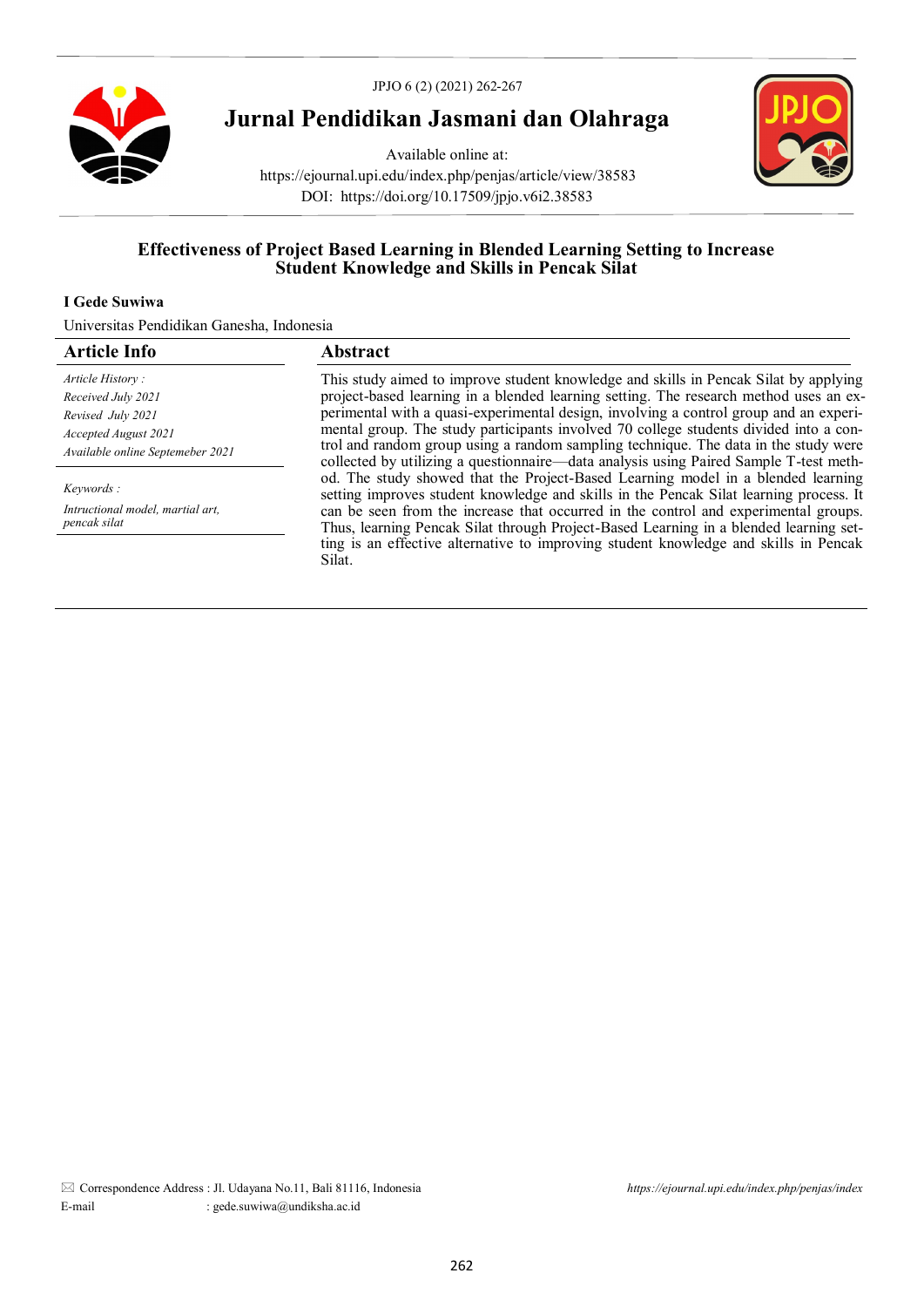# **INTRODUCTION**

Pencak Silat is commonly known as a martial art. UNESCO has recognized this martial art as a nation's cultural heritage (Syaifullah & Doewes, 2020). However, Pencak Silat can also be found in Asian countries, such as Malaysia, Brunei, Philippines, Singapore, and southern Thailand. However, Pencak Silat is a sport originally coming from Indonesia (Ediyono & Widodo, 2019). This sport is quite challenging. In addition to kicks and punches, the main movements also include take-downs that should be done as gracefully as possible. Pencak Silat has various benefits behind the complexity of its movements (Subekti et al., 2020).

IPSI (Indonesian Pencak Silat Association) states that, in Pencak Silat, we not only study self-defence aspects, but also the aspect of mental-spiritual or character, arts, and sports (Pratama & Trilaksono, 2018). These aspects have many benefits for the development of human beings, especially if they are instilled at an early age. In Pencak Silat, there is also a mental learning (Riani & Purwanto, 2018). In addition, Pencak Silat could also develop social interaction both with the members of their Pencak Silat organization and with the members of other Pencak Silat organizations. The interaction will help develop an individual's personality (Barikah et al., 2020).

Interest is a driving force that causes a person to desire to be directly involved in the activities they like (Yunariswan & Hariyanto, 2021). Students can be reluctant to learn because the activity is not interesting; thus, the students do not get satisfaction from what they learn. Meanwhile, when the material for activities is interesting, the students will be easy to learn because interest could increase their willingness to learn. With interest, students will have more achievements in Pencak Silat activities they participate in. Increased interest will be achieved if students can understand the material well. This understanding is important to trigger them to continue exploring the Pencak Silat material sustainably (Yunariswan & Hariyanto, 2021).

The selection of the right learning model will certainly provide the best possible solution and achieve the objectives of the learning implementation. A learning model is beneficial for improving the student enjoyment in the lesson, increasing their motivation and creativity in learning, and helping students achieve better learning outcomes easier (Tangi, 2014). In education, a

teacher needs to master various kinds of learning models because the success of learning is related to the use of appropriate learning models and methods so that the learning objectives can be achieved and the students are happy during the lectures (Supriatna, 2020).

In implementing a learning model, a teacher must have more knowledge and understanding to apply a learning model well in the classroom. The teacher must also know the condition of the facilities and infrastructure provided on the campus and relate them to the teaching plan. Teachers who do not know the condition are usually not able to optimally improve their student skills in learning, while the learning messages and objectives are also poorly understood by students, especially in improving Pencak Silat skills (Anwar & Jurotun, 2019). Teachers mostly still use the command and lecture method so that students feel bored during lectures because the learning is monotonous and boring; repeated movements without any variation would cause students to be less focused on learning (Schiff, 2020).

Research related to Project-Based Learning has been carried out by Laili (2019), who developed a Project-Based Learning e-module of Electrical Motor Installation subject on the student cognitive abilities. The treatment in the study was carried out offline by working on validated objective questions. In Hayati, Utaya & Astina (2016), Student worksheets based on Project Based Learning oriented to critical thinking were generated. Project-Based Learning in this study was carried out face-to-face through LKS, which helped students find a concept. There were learning activities to formulate the steps that students had to take and observe the phenomenon of the activity results. Then, they received analytical questions that helped them relate the observed phenomena to the concepts they should construct.

The previous studies conducted Project-Based Learning in a face-to-face setting. Project-Based Learning in a face to face setting can only be administered in the same space and time. Project-based Learning can be combined with technology to provide opportunities to run blended learning (Widiara, 2018). The application of blended learning is aimed to find a balance between face-to-face learning and online learning methods. Blended learning can change passive learning situations, where students only receive knowledge or focus on traditional learning models, become active by build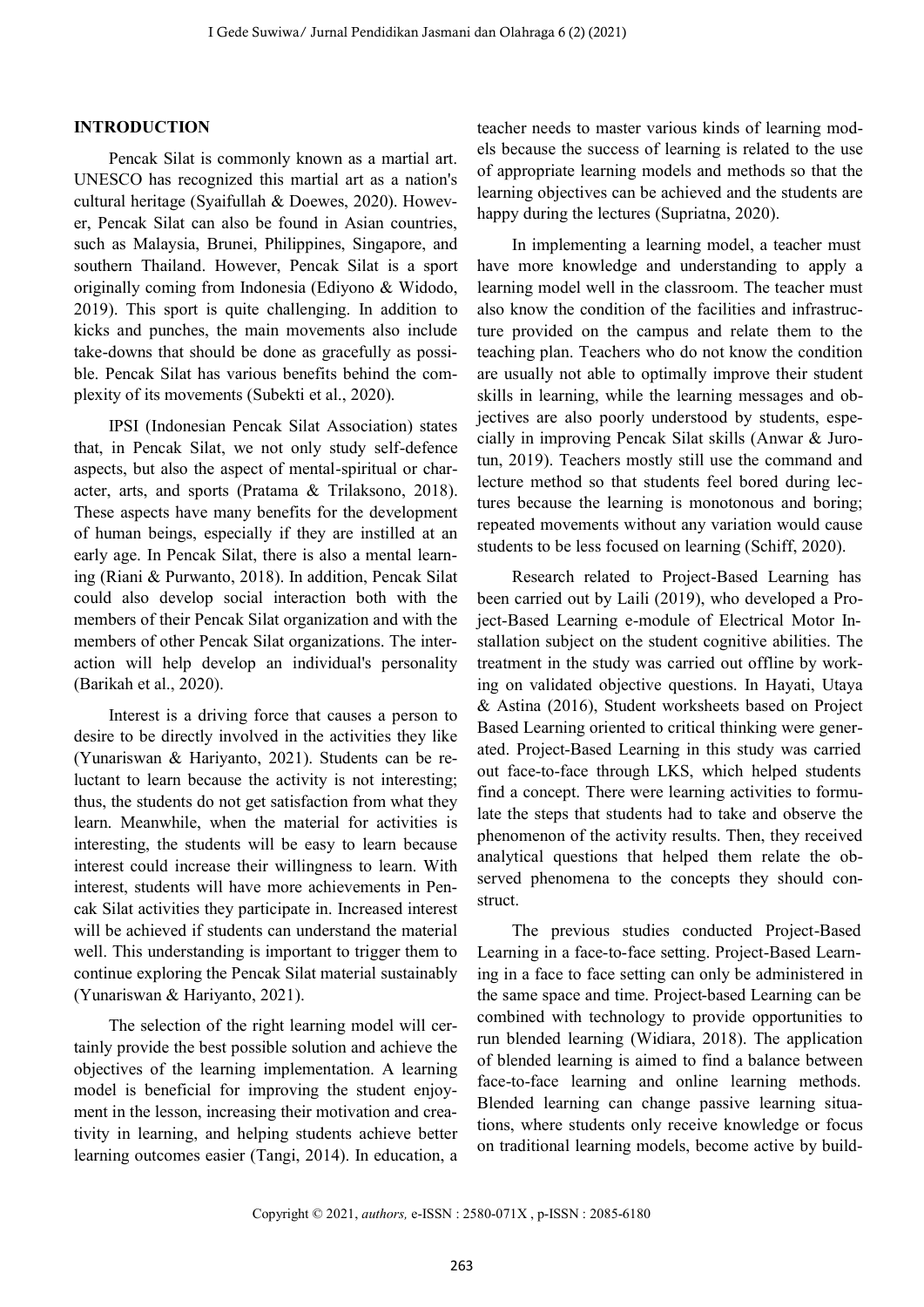ing their knowledge (Aditia Rachman et al., 2019). At the same time, blended learning provides ease in gaining understanding and offers flexibility, easy access, and integration with multimedia and high technology that supports learning activities (Rimawati & Saptomo, 2019). For this reason, this study aimed to investigate the implementation of Project-Based Learning model in a Blended Learning setting on students' Pencak Silat knowledge and skills.

### **METHODS**

This study used an experimental quantitative approach. The design of this study used a quasiexperimental by involving the control group and the experimental group.

# **Participants**

The subjects were college students of in Physical Education and Sports that consist of 70 students. Participants in the control group were 35 college students who provided the Project-Based Learning model conducted directly in 8 meetings. Meanwhile, the participants in the experimental group were 35 people provided with a Project-Based Learning model conducted eight times in a Blended Learning setting. The characteristics of the sample can be seen in the following table 1.

**Table 1.** The characteristics of the sample

| <b>Demographic Data</b> | $Mean \pm SD$     |  |
|-------------------------|-------------------|--|
| Age                     | $19.24 \pm 0.12$  |  |
| Weight                  | $65.95 \pm 0.91$  |  |
| Height                  | $165.88 \pm 0.78$ |  |

The sampling process in this study used nonprobability sampling where the control group samples were selected using purposive sampling, while the experimental group used the following criteria:

- 1. Having an interest in Pencak Silat,
- 2. Having problems with Pencak Silat skills,
- 3. Having problems related to Pencak Silat knowledge,
- 4. Willing to follow the complete learning program.

#### **Instrument and Material**

In this study, the implementation of Project-Based

Learning was assessed based on the following indicators:

- 1. Projects are carried out based on problems
- 2. Students are engaged in a constructive investigation
- 3. The project is realistic
- 4. Students are actively involved

The assessment of Blended learning was carried out based on the following indicators:

- 1. Synchronous learning activities occurred at the same time and place.
- 2. Self-Paced Learning is a combination of independent learning activities (self-paced learning).
- 3. Collaboration is collaborative activities between educators and students as well as among fellow students.
- 4. Assessment is an activity where educators determine the learning development by choosing a suitable combination of various online and offline assessments.
- 5. Performance Support Material is preparing supporting learning resources and media in digital form accessible for the students.

# **Table 2.** The material Intervention.

| <b>Project Based Learning</b><br>model with Blended<br><b>Learning</b> setting |    | <b>Project Based Learning</b><br>model |  |  |  |
|--------------------------------------------------------------------------------|----|----------------------------------------|--|--|--|
| 1. Group Setting                                                               |    | <b>Group Setting</b>                   |  |  |  |
| 2. Problem oriented                                                            | 2) | Problem identification                 |  |  |  |
| 3. Idea generation                                                             | 3) | Idea generation                        |  |  |  |
| 4. Coordinating students                                                       | 4) | Learning Issues                        |  |  |  |
| 5. Learning issues                                                             | 5) | Self directed learning                 |  |  |  |
| 6. Guide individual and<br>group investigation                                 | 6) | Synthesis and applica-<br>tıon         |  |  |  |
| 7. Brainstorm missing infor-<br>mation                                         | 7) | Reflection and feed-<br>back           |  |  |  |
| 8. Self-directed learning                                                      |    |                                        |  |  |  |
| 9. Develop and present the<br>work                                             |    |                                        |  |  |  |
| 10. Synthesis and application                                                  |    |                                        |  |  |  |

11. Analyze and evaluate the problem of the process of the process

The data collecting process related to the student's Pencak Silat knowledge and skills used observation or assessment sheets, while data collection related to Pro-

Copyright © 2021, *authors,* e-ISSN : 2580-071X , p-ISSN : 2085-6180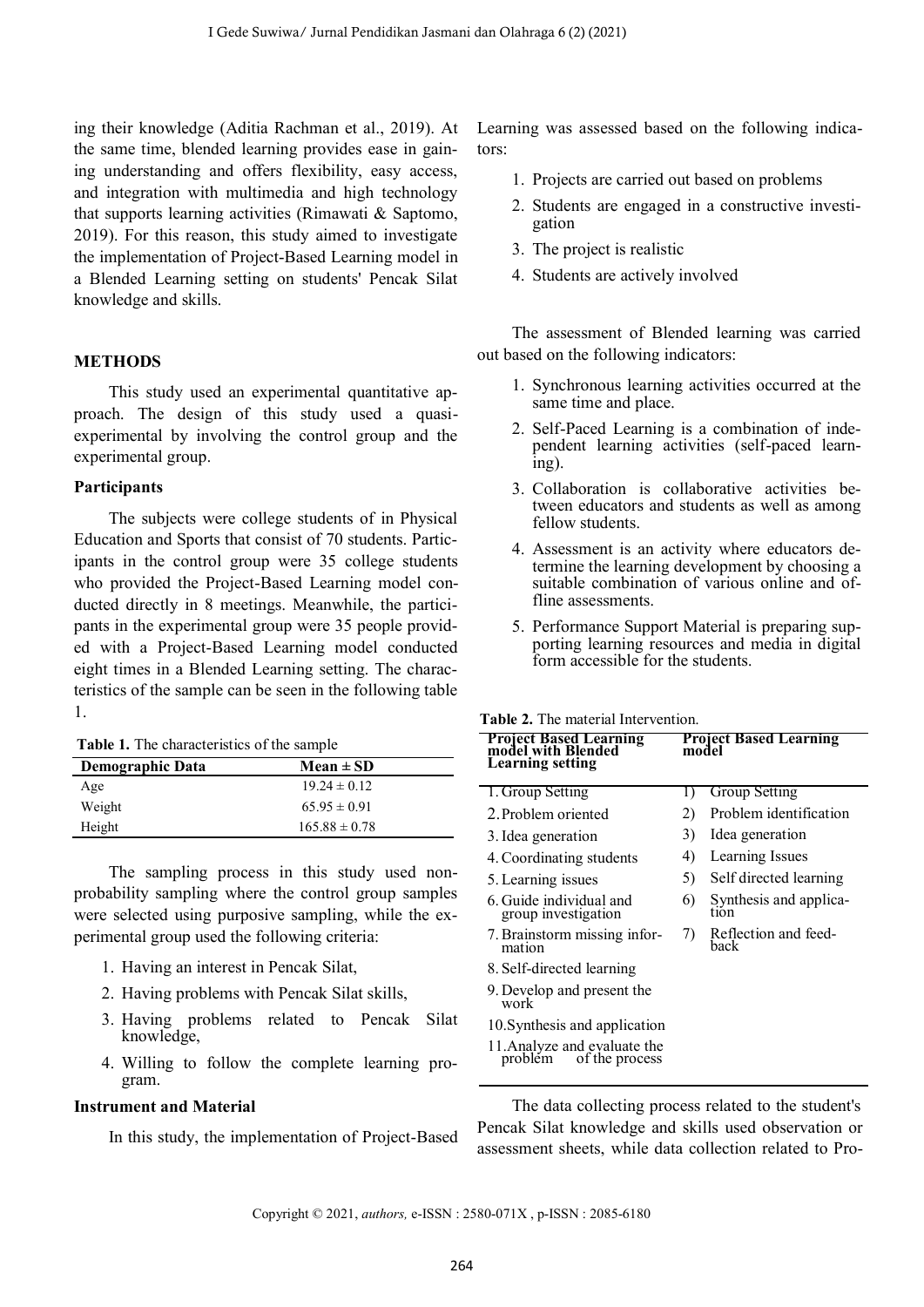ject Based Learning used questionnaires. The material is given to the experimental group, and the control group is shown in more detail in table 2.

## **Data Analysis**

Before testing the hypothesis, this study's questionnaire was first tested for its validity and reliability. The validity test in this study used the SPSS program with the product-moment criteria. Based on the instrument validity test results, all items had an r-count value more significant than the r-table. It concludes that all items of the instrument were valid and feasible to use. Based on the instrument reliability test calculation, each variable had a Cronbach alpha score  $> 0.6$ . The PJBL variable had a Cronbach alpha score of 0.638, and Blended Learning had a Cronbach alpha score of 0.652. It concludes that all instruments had a moderate level of reliability.

After conducting the prerequisite tests for homogeneity and normality, the next step was to test the hypothesis. The hypothesis test used was a two-way ANOVA parametric statistic. Finally, hypothesis testing was conducted to test the effect of conventional Project Based Learning method and Project Based Learning method in a blended learning setting on Pencak Silat skills and knowledge.

**Table 3.** Statistics Descriptive of Test Result

|                       |           | Min.           | Max.           | Mean           | Std.<br><b>Deviation</b> |
|-----------------------|-----------|----------------|----------------|----------------|--------------------------|
| Control<br>Experiment | 35.<br>35 | 12.00<br>20.00 | 17.00<br>25.00 | 14.48<br>22.51 | 1.31443<br>1.29186       |
|                       |           |                |                |                |                          |

#### **RESULT**

The results of the normality assumption test for PJBL variable obtained a significance value of 0.015 for the control group using the conventional method and 0.22 for the experimental group using blended learning method. The test results showed sig  $> 0.05$  so that the data were normally distributed. The implementation PJBL learning methods for Pencak Silat using conventional methods is presented in Table 3.

Table 3 shows the mean of the control class (14.5) and the experimental class (22.5). The mean increase in the control and experimental classes was 8%. The t-test was used to determine whether there is a positive and significant effect of the application of the Project-based learning model in blended learning setting compared to conventional learning setting on the increase of student pencak silat knowledge and skills examined from the mean difference. The mean difference between the control and experimental classes was analyzed by t-test, as shown in Table 4.

**Table 4.** T-Test Using Levene's Test

|                 |         |      | t-test for Equality of Means |               |                        |                                   |            |  |
|-----------------|---------|------|------------------------------|---------------|------------------------|-----------------------------------|------------|--|
|                 | t       | df   | $Sig(2 -$<br>tailed)         | Mean<br>Diff. | Std.<br>Error<br>Diff. | 95% Confidence<br>Interval of the | Difference |  |
|                 |         |      |                              |               |                        | Lower                             | Upper      |  |
| Control         | $-25.7$ | 68   | .000                         | $-8.02$       | .3115                  | -8.65                             | $-7.40$    |  |
| Experi-<br>ment | $-25.7$ | 67.9 | .000                         | -8.02         | -3115                  | -8.65                             | $-7.40$    |  |

The test results showed that the probability value (sig.2-tailed) of the t-test was 0.000. Since the probability value is less than 0.05, it is indicated that the knowledge and skills of Pencak silat of students receiving the project-based learning model in a blended learning setting were better than students receiving the project-based learning model in a conventional learning setting.

Table 4 shows that the experimental and control groups both had an effect (sig.  $0.000 \le 0.05$ ) on students' knowledge and skills in Pencak Silat. Nevertheless, the experimental group had a more significant impact than the control group, as presented from the mean value in the table obtained by the experimental group, which was greater, 22.5143, compared to the control group, which was 14.4857. From these data, the knowledge and skills of Pencak Silat of a student receiving the project-based learning model in a blended learning setting were better than students receiving the project-based learning model in a conventional learning setting.

#### **DISCUSSION**

Based on the study results, there were outcome differences between the class using conventional methods and the class using experimental methods. The class using the experimental method had a mean of 22.5%, while the class taught using the conventional method gained only 14.5%. Considering that Pencak Silat is a sport that has complex techniques, it requires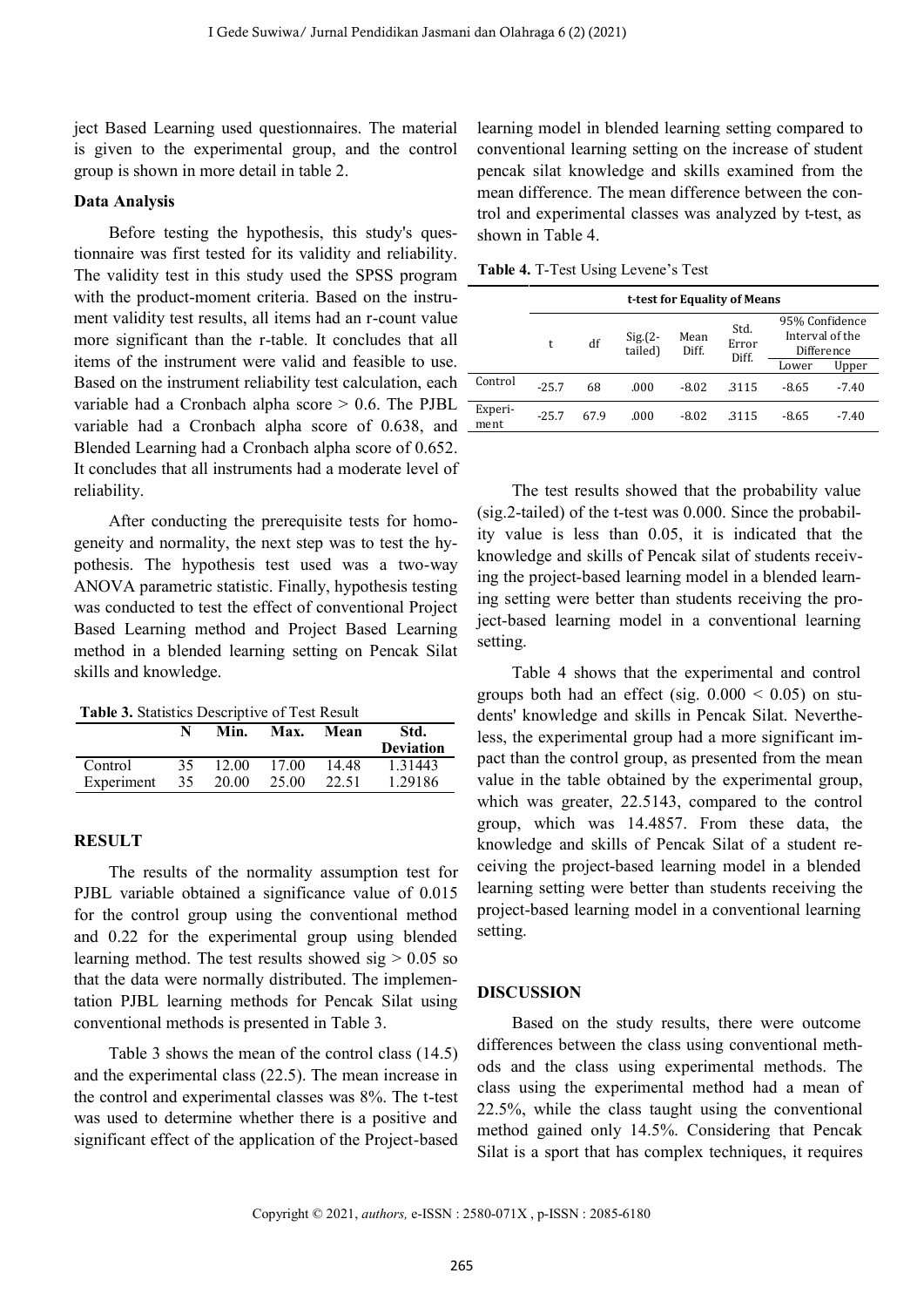good coordination (Kenta, 2020). Therefore, using a suitable model will make it easier for students to recognize Pencak Silat material, such as the basics and specific movements. One of the learning models considered is the PJBL model (Mudianti et al., 2018).

The use of the PJBL model can be collaborated with blended learning to facilitate the implementation of online learning, which is currently being implemented to control the COVID-19 pandemics. A project Based Learning model is a learning model that uses projects/activities as the core of learning. Learners explore, assess, interpret, and synthesise the information to produce various forms of learning outcomes. Project-Based Learning is a learning model that uses problems as the first step in collecting and integrating new knowledge based on experience in actual activities (Grant, 2002).

According to several studies, Blended Learning can overcome time constraint issues. In a COVID-19 pandemic situation, where the most significant limitations are related to distance and time, blended learning will facilitate the material delivery process. Blended project-based learning uses online and offline learning tools (Khoiroh, 2018). Online learning tools are realized in the modified learning website containing learning contents, including materials and assessments. Offline learning tools consist of project work plans. Increased knowledge showed when students practice movements, patterns of position formation (standing, squatting, sitting, lying, and *sikap pasang*), movement formation patterns (forming directions), steps, basic defence movements (basic evasion movements, basic defence movements), and basic attack movements (with hands, elbows, and feet) (Rahmanto & Utama, 2018).

Project-based learning is a learning approach that emphasizes contextual learning through activities that result in projects (Prasistayanti et al., 2019). In the implementation, Project Based Learning provides opportunities for students to develop skills as the core of learning objectives (Insyasiska et al., 2015). In Pencak Silat, there is a term named Pencak Silat movement. The specific form of the Pencak Silat movement (gerpes) must be learned and mastered. These movements include position formation patterns (standing, squatting, sitting, lying, and *sikap pasang*), movement formation patterns (direction formation), step formation, basic defence movements (basic evasion movements, basic defence

movements), and basic attack movements (by hand, elbows, and feet). In learning Pencak Silat, it is necessary to have foresight, seriousness, total concentration, and a basic technique to be mastered (Hardiansyah, 2019).

Blended learning has succeeded in increasing effective communication and interaction with the audience. Blended learning combines face-to-face learning by utilizing the internet for assisting the learning and teaching process (Kuntarto & Asyhar, 2016). Research conducted by K. Gavin proves that PjBL has appropriate characteristics when combined with blended learning to create learning that includes problem-solving, innovation, group, and presentation skills. According to Rahmi & Darmawan (2018), blended learning is based on the combination and interrelation of various learning models selected and adapted to optimize learning processes and services by utilizing technology. Learning is the combination of classical teaching (face to face learning) and online learning.

# **CONCLUSION**

This study concludes that the PJBL learning model using a blended learning setting could improve Pencak Silat knowledge and skills. Therefore, learning Pencak Silat through PJBL using blended learning can be an alternative to improve students' Pencak Silat knowledge and skills. Based on the results of this study, it is hoped that it can be used as a reference in the implementation of PJBL combined with blended learning.

# **CONFLICT OF INTEREST**

The authors declared no conflict of interest.

# **REFERENCES**

- Anwar, K., & Jurotun, J. (2019). Peningkatan Aktivitas dan Hasil Belajar Siswa SMA Pada Dimensi Tiga Melalui Model Pembelajaran PBL Berbantuan Alat Peraga. Kreano, Jurnal Matematika Kreatif-Inovatif. https://doi.org/10.15294/kreano.v10i1.19366
- Barikah, A., Pratiwi, E., & Asri, N. (2020). Pengaruh Metode Latihan dan Kemampuan Gerak (Motor Ability) terhadap Keterampilan Tendangan Lurus Pencak Silat. Journal of SPORT (Sport, Physical Education, Organization, Recreation, and Training). https://doi.org/10.37058/sport.v4i1.169.

Copyright © 2021, *authors,* e-ISSN : 2580-071X , p-ISSN : 2085-6180